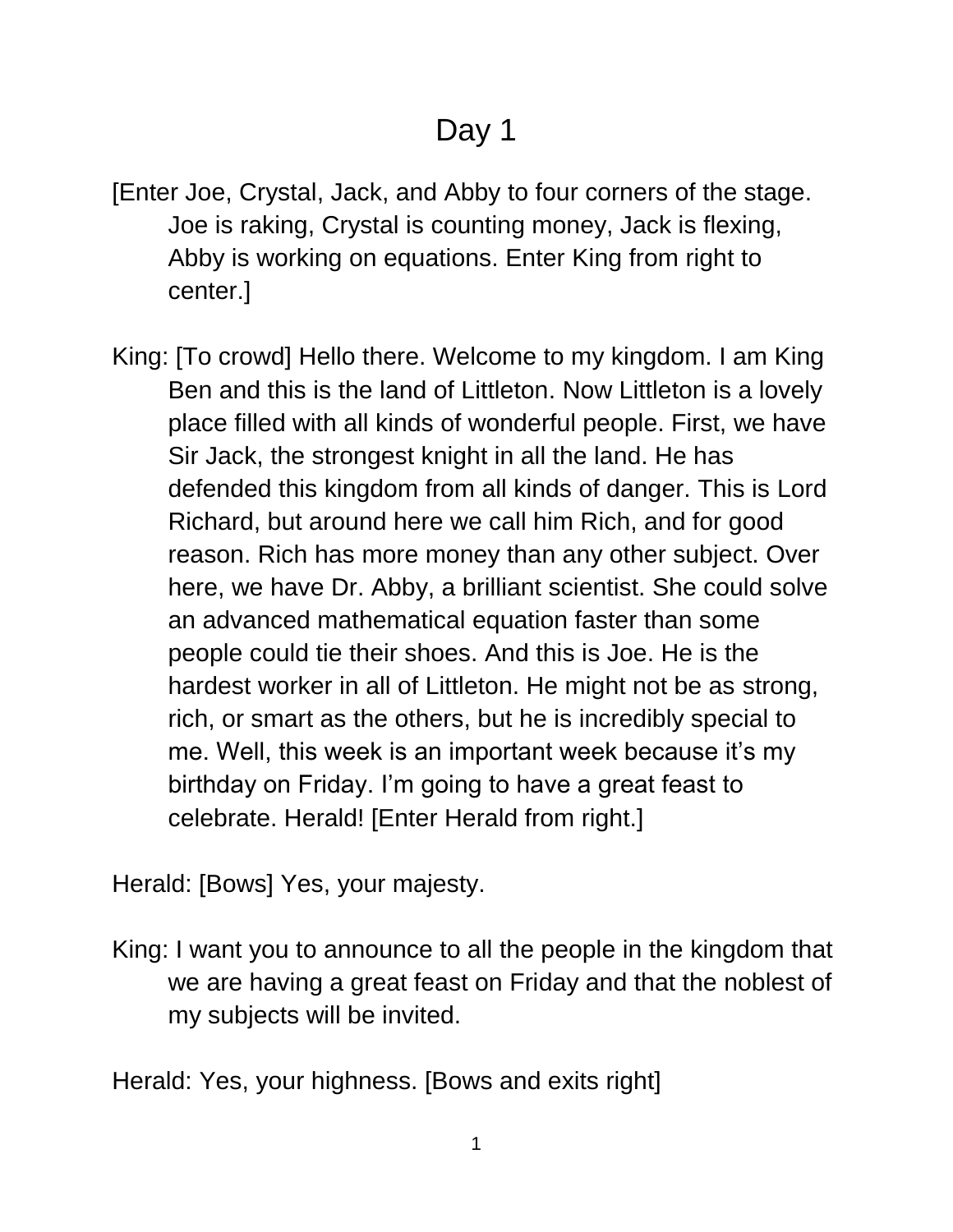- King: Well, this week looks like it's sure to be interesting. Let's watch and see what happens. [King sits to the side. Enter herald from left.]
- Herald: Gather round! Gather round! I have a message from the king.
- Joe: From the king? Wow! I wonder what it could be.
- Jack: Maybe he is promoting his strongest night to palace guard.
- Crystal: Or perhaps he wants to thank me for my generous donation to build his new library.
- Abby: I suppose he wants to congratulate me for my newest invention. [All gather around herald]
- Herald: Here ye! Here ye! The king would like to announce that this Friday, he will be celebrating his birthday with a wonderful banquet. His noblest subjects will receive an invitation to this feast during the week.
- Jack: His noblest subject, eh? [Starts flexing] I wonder who that could be?
- Herald: [Unimpressed] Indeed. Well, be sure to be on your best behavior this week. You never know what the king may see. Farewell! [Exit left]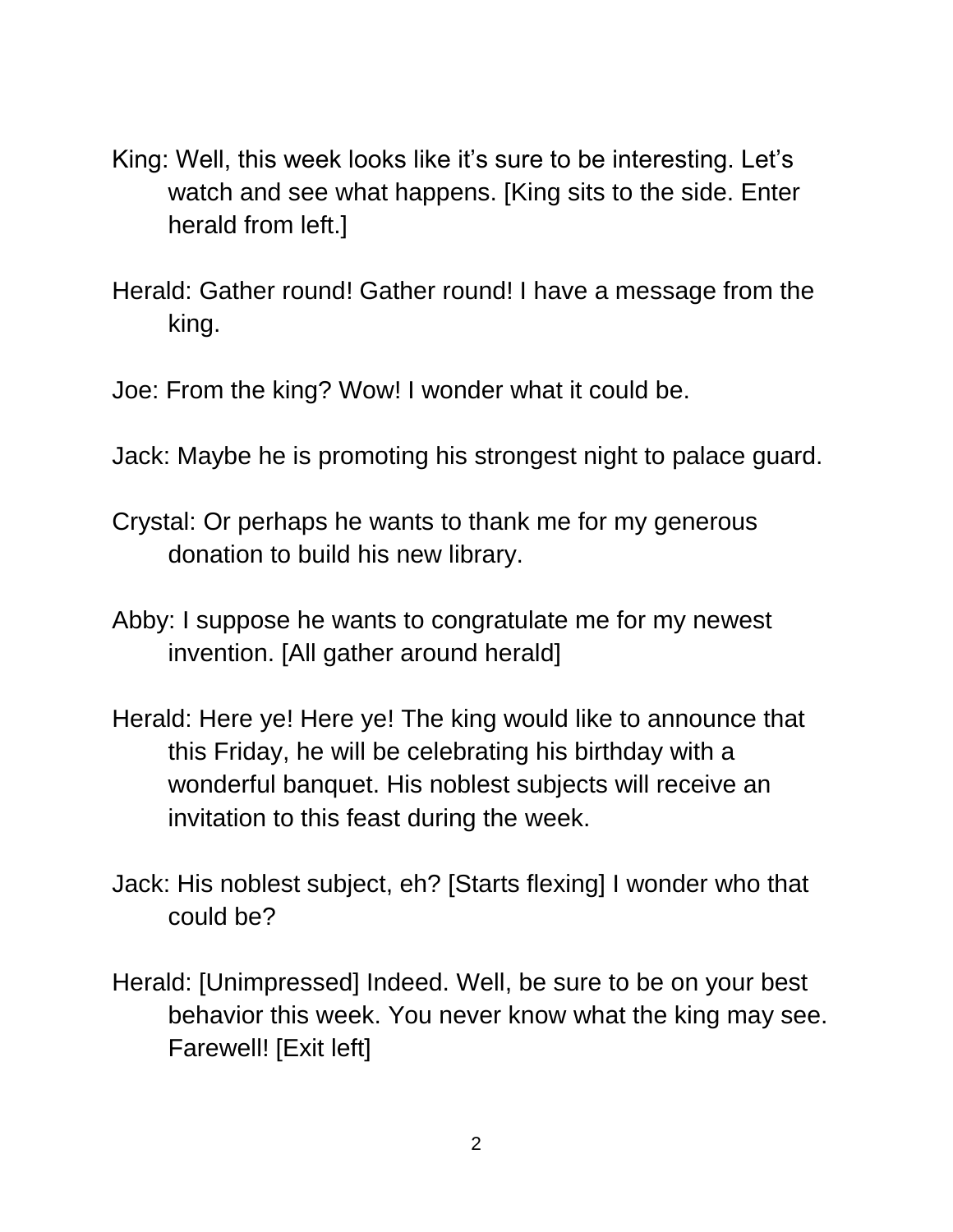- Crystal: Sounds like I need to go buy a kingly gift for his majesty. Sir Jack, what do you think? A new scepter maybe?
- Joe: Wait, didn't he say he was going to do the inviting later in the week? How do you know he's going to pick you?
- Crystal: Ha. As if his majesty wouldn't invite the richest man in all the land to his birthday party! I buy all the best presents. Who wouldn't want that? [Everyone but king freezes, king moves to center of the stage with bag.]
- King: A new scepter? I wonder if she means one like this [Pulls scepter from bag and shows audience]? Or like this [Pulls out another]? Or this one [Pulls out another]? Crystal is great, but I'm not impressed by her money. I want her to know that I care about *her*, not just what she can give me. [King returns to the side, citizens unfreeze.]

Joe: Wow, I guess the king would be a fool not to invite you.

- Crystal: You bet he would be. Anyway, I have to get to the market, I hear they have a "buy 1 scepter, get 1 free" deal. I can get one for him and one for myself. Then the king and I could match! [Exits right.]
- Joe: Man, Lady crystal sure is lucky. Well hopefully the three of us might get invited too!
- Jack: Hopefully? Listen kid, I don't mean to brag, but I'm the strongest knight in the kingdom. I protected the castle from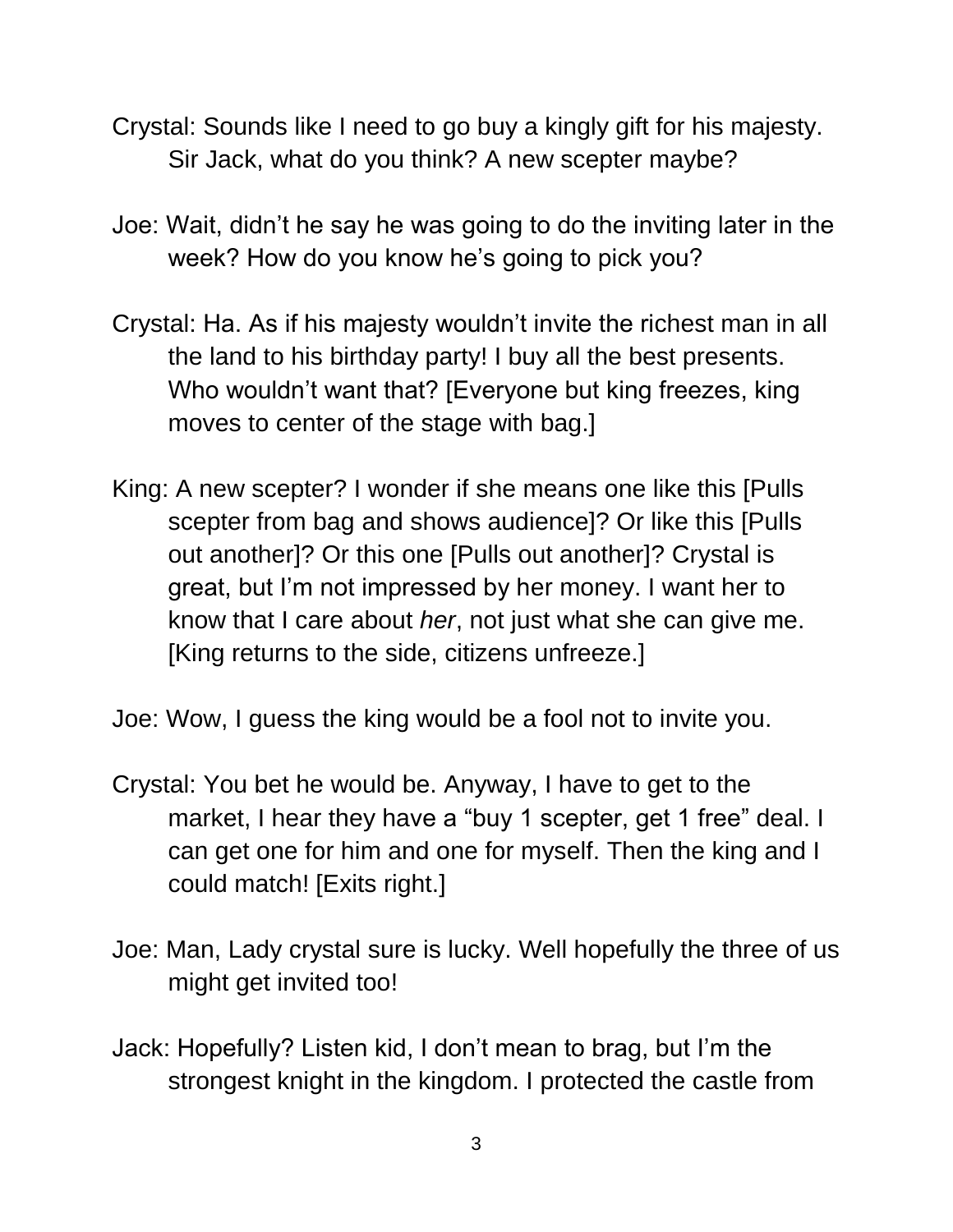the enemy three times. And I can lift anything [attempts to lift boulder, struggles, is unable]… well, just about anything. If for no other reason, the king needs to invite me for his own safety.

- Joe: Safety?
- Jack: Of course, don't be naïve. There is danger all around us. Enemies of the kingdom. Why just the other day, I heard that some thieves from the forest kidnapped a family and took all their money.
- Joe: Enemies? Thieves? Yikes. The king has to invite you. The party wouldn't be safe otherwise. [Citizens freeze, king comes to center, lifts and moves boulder.]
- King: It looks like Sir Jack isn't as strong as he thinks. Still, he is a good and brave night. I am thankful to have him in my kingdom. [King returns to side, citizens unfreeze.]
- Jack: Anyway, it's time for me to go eat lunch. Can't protect the kingdom on an empty stomach. [Exits left].
- Joe: Well Dr. Abby, I guess that just leaves the two of us to wonder if we'll be going to the party.
- Abby: I believe you might have miscalculated when you said the two of us. You meant to say, "One," for surely I will be invited as well. After all, the king needs someone of my intellectual acumen with whom to discuss policy.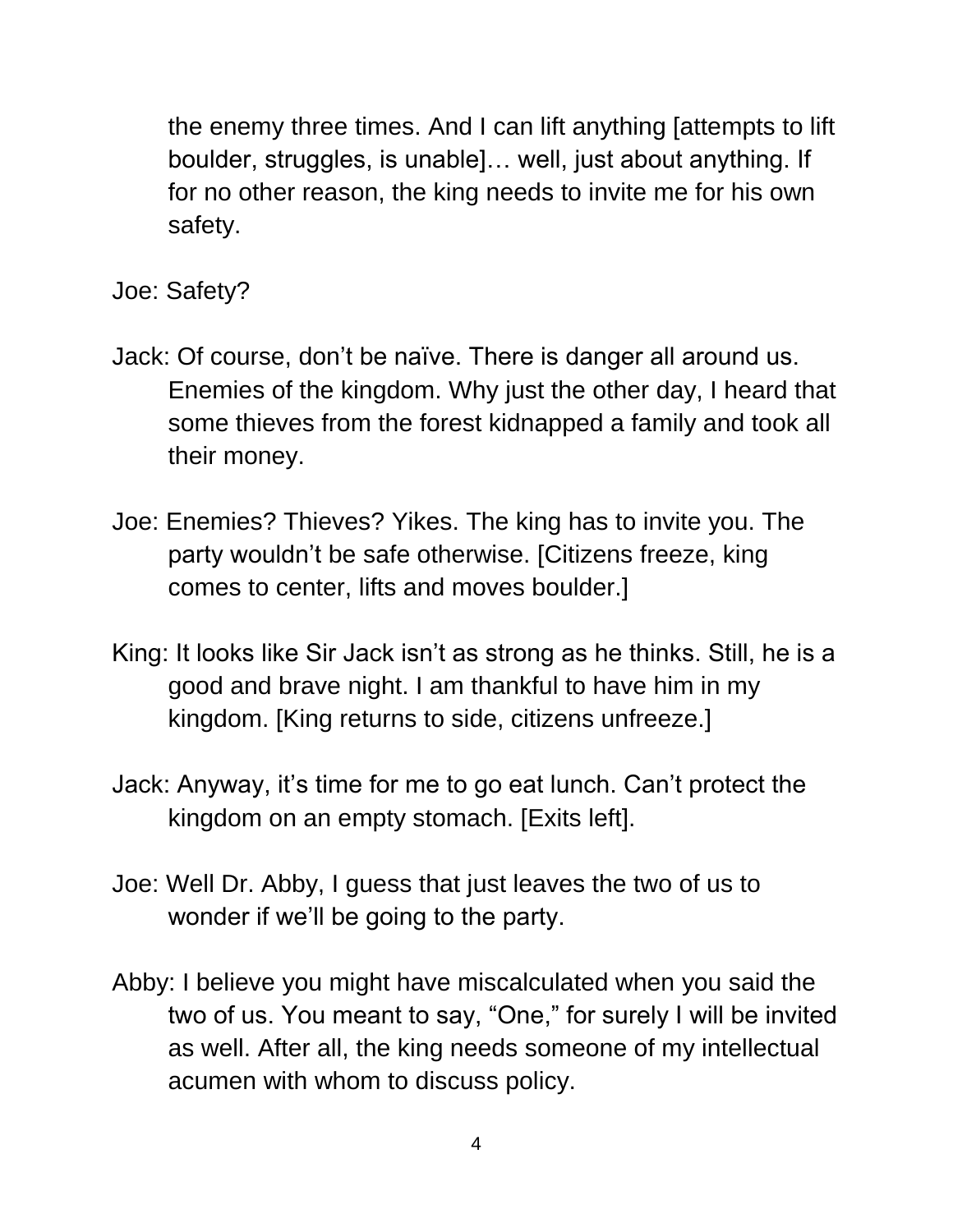Joe: I have no idea what you just said.

- Abby: [Sighs] The king needs a smart person to discuss smart things with.
- Joe: Oh. Well maybe there will be room for me too.
- Abby: I wouldn't count on it. According to my calculations [picks up whiteboard and marker, writes], when you factor in the size of the king's dining room, the number of his family members, and a few other factors, after Crystal, Jack, and I are invited, that leaves [turns board around with big "=0" at end of equation] no room for you.
- Joe: [Looking discouraged] Oh. [Citizens freeze, king approaches Abby's board.]
- King: Looks like she forgot to carry the one [starts erasing] and… never mind. Look, Dr. Abby is brilliant. I just wish she was smart enough to see that her heart is way more important to me than her brain. [King returns to side, citizens unfreeze.]
- Abby: Listen Joe, I'm sure you're a great guy, but palaces and banquets aren't for farmers. They're for rich nobles, strong knights, and smart doctors. The king has better things to do than have peasants over for dinner. He has a whole kingdom to rule! You wouldn't want to be selfish and have the king distracted from protecting his people because he was busy talking to some farmer like you, would you?